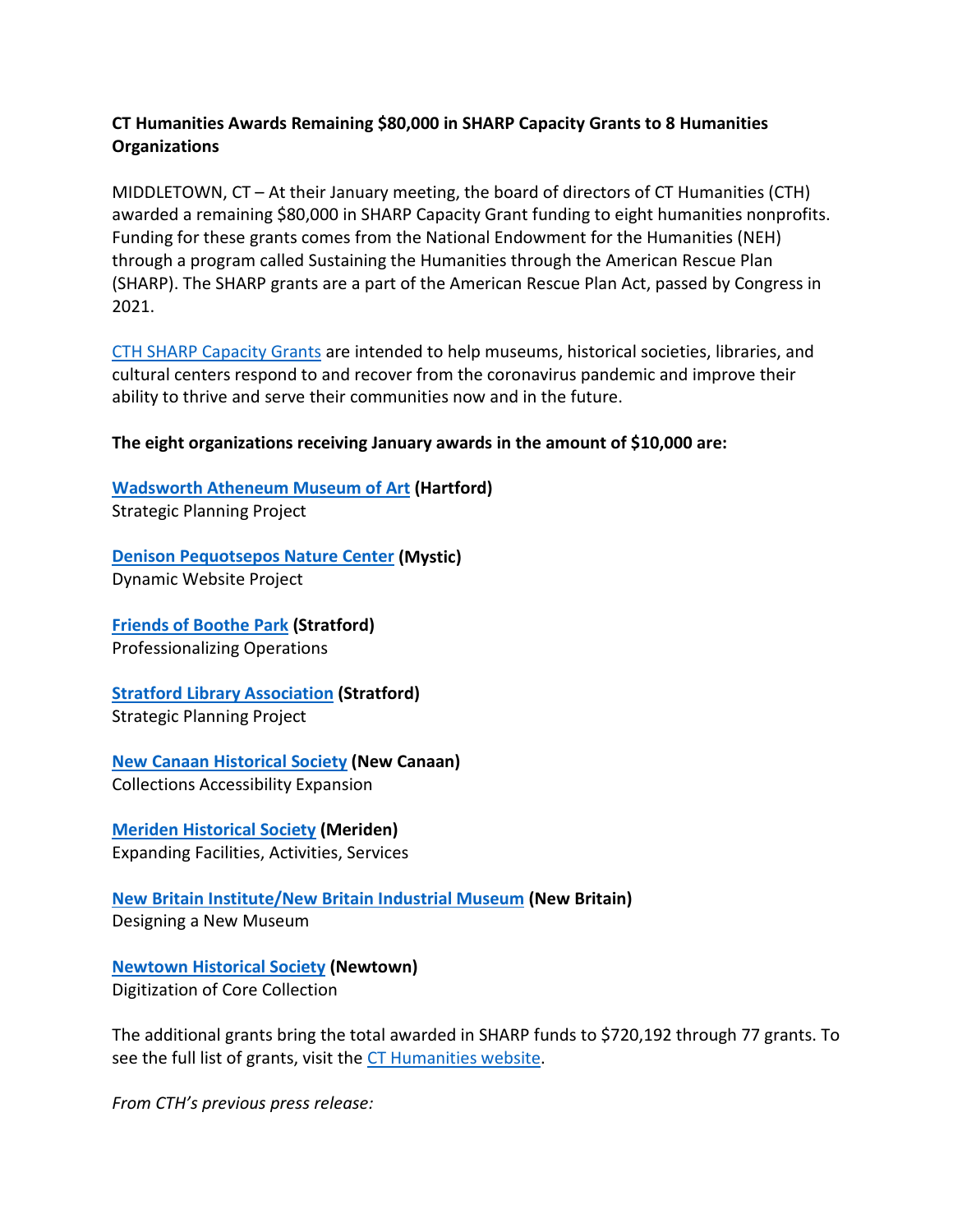[CTH SHARP Capacity Grants](https://cthumanities.org/grants/sharp-grants/) are intended to help museums, historical societies, libraries, and cultural centers respond to and recover from the coronavirus pandemic and improve their ability to thrive and serve their communities now and in the future.

"Connecticut's museums, libraries, and cultural centers have taken a major hit during the COVID-19 pandemic. I'm glad to see federal dollars I helped secure through the American Rescue Plan will help our cultural and historic institutions during these difficult times," said **Senator Chris Murphy (D-Conn.)**.

"Looking at the lessons we have learned throughout the pandemic, priority was given to projects that will increase equity and inclusion, are directed at underserved and minorityserving institutions, connect K-12 teachers and students to strong humanities content, and/or increase public access to engaging cultural opportunities by improving the information technology and digital infrastructure," said **Dr. Jason Mancini, executive director at CT Humanities**.

"It is energizing to see the scope of the projects receiving funding. They include activities such as upgrading websites, enhancing access to collections, providing diversity training, developing curriculum, and hiring staff to allow for that work to be done. I'm encouraged by the impact these funds will have in our state," continued Mancini.

Geographic diversity was also important to the grants committee and organizations in every county and Congressional district in Connecticut received awards. "We're grateful to Congress for continuing to support the public humanities and the National Endowment for the Humanities, and we're honored to have a role in helping strengthen Connecticut's cultural organizations to serve their communities now and in the future," said Mancini. "Our cultural nonprofits enrich lives, and it is important that they remain viable and accessible to all residents."

"I am pleased to see six cultural organizations across the  $5<sup>th</sup>$  District will be receiving awards. During the pandemic, I heard from constituents how vital these museums, libraries, and cultural centers are to the region. The American Rescue Plan Act has helped to sustain these cherished institutions and the programming provided by federal dollars will immediately benefit residents," said **U.S. Rep. Jahana Hayes (CT-05).**

"As a former history teacher, I know firsthand the value of a well-rounded education and the need to honestly tell our nation's story through the arts and humanities," said **U.S. Rep. John B. Larson (CT-01).** "This program, funded by the American Rescue Plan, will help 15 organizations in my district recover from the pandemic and grow into the future. My CT Congressional colleagues and I worked hard to pass this legislation so that these hard-hit institutions could not only survive but make cultural enrichment opportunities more accessible and equitable in the communities they serve."